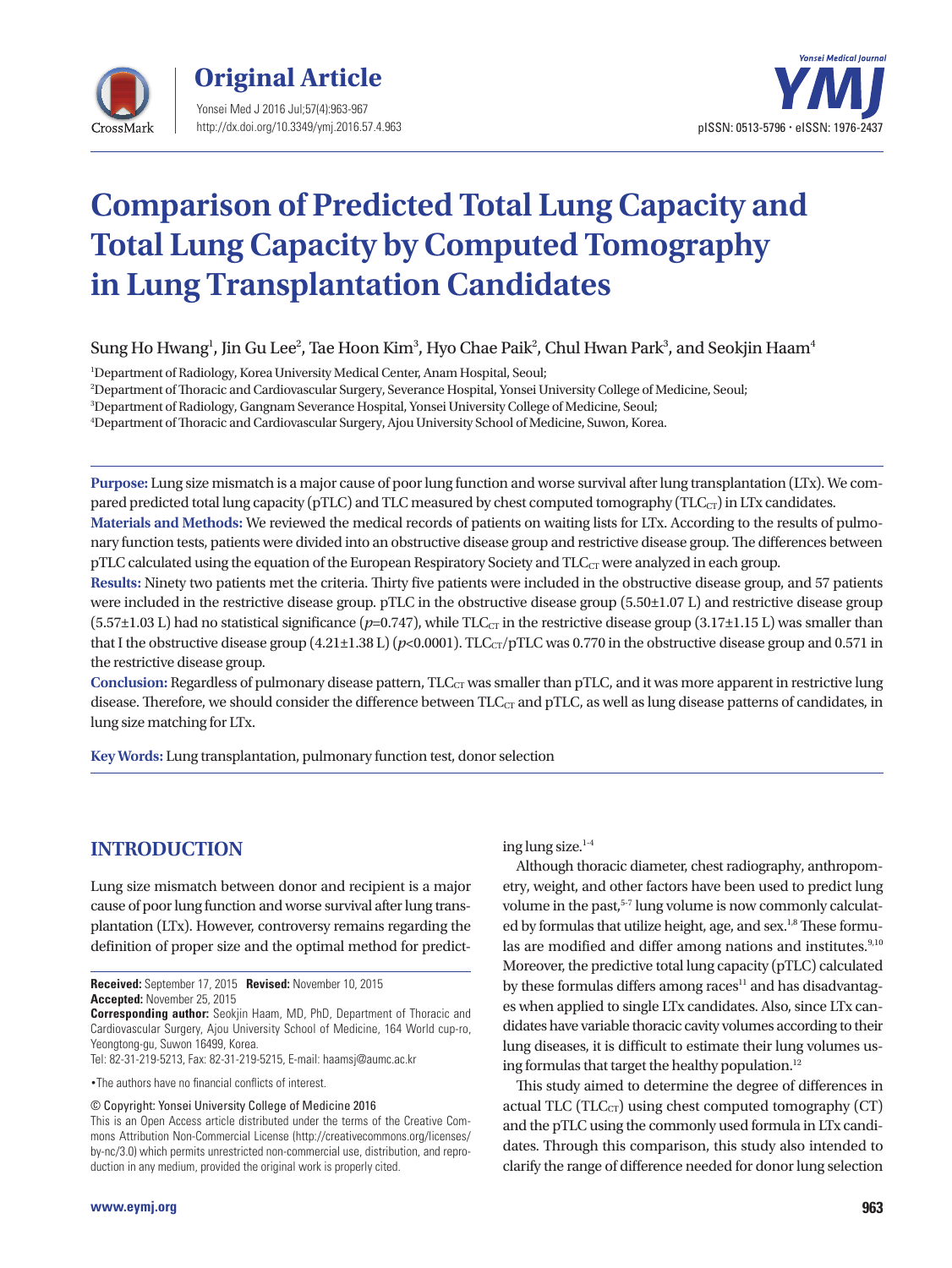when using formulas to perform lung size matching.

## **MATERIALS AND METHODS**

#### **Patients**

From January 1996 to December 2012, medical records and chest CT scans of 140 patients registered as lung transplant candidates at Gangnam Severance Hospital were retrospectively analyzed. This study received approval from the Institutional Review Board at Gangnam Severance Hospital. We excluded patients with incomplete medical records, lacking results of a pulmonary function test (PFT) or CT image, and with a history of any thoracic surgery except lung biopsy.

#### **pTLC calculation**

In this study, pTLC was calculated using European Respiratory Society (ERS) formulas, which are as follows:<sup>13</sup>

Males: pTLC (mL)=(7.99 H–7.08)×1000; and

Females: pTLC (mL)=(6.60 H–5.79)×1000, where H represents height in meters.

These equations apply to patients aged 18–70 years with a height of 1.55–1.95 m (males) or 1.45–1.80 m (females).

#### **Pulmonary function test**

Using spirometry, the forced expiratory volume in 1 second  $(FEV<sub>1</sub>)$  and forced vital capacity  $(FVC)$  were measured. Next, FEV1/FVC ratio was calculated. Knudson prediction equations derived from a patient's age, height, and sex, were applied to the predicted values and the lower limits of normal.<sup>14</sup> The patients' lung disease patterns were classified as obstructive disease pattern (OD group) or restrictive disease pattern (RD group) according to measured FEV<sub>1</sub>, FVC, and FEV<sub>1</sub>/FVC ratio (Fig. 1).<sup>15</sup>

#### **CT protocol and volumetry analysis**

Using a 64-slice CT system (SOMATOM Sensation 64; Siemens AG, Forchheim, Germany), routine non-enhanced CT with parameters of 130 mA and 100 kVp scanned lungs from the posterior costophrenic angles to the lung apices (3-mm beam collimation; 1.0 pitch). Raw data were processed using a medium soft-tissue kernel without edge enhancement. The scans were acquired during a single respiratory pause at the end of a maximum inspiratory effort. Patients were placed in a supine position.

The lung volume in each CT dataset was measured using semiautomated segmentation software (Aquarius Intuition; Tera Recon Inc., Foster City, CA, USA). Threshold limits of -400 to -1024 Hounsfield units were applied to exclude the surrounding soft tissues and large vessels within the lungs.<sup>16</sup> In most instances, this would be sufficient for isolating the lungs and central airways from undesired structures.  $TLC<sub>CT</sub>$  (L) was obtained by the number of included voxels in both lungs on the CT images (Fig. 2).

#### **Comparison of pTLC and TLC<sub>CT</sub>**

Through a comparison of pTLC calculated using the ERS equation and  $TLC<sub>CT</sub>$  measured using chest CT, differences between OD and RD groups were investigated by PFT.

#### **Statistical analysis**

All data were presented as mean±standard deviation. The difference in the sex ratio between the two groups was calculated using the Fisher's exact test, whereas the Mann-Whitney U test



**Fig. 1.** Flow chart for interpretation of pulmonary function tests. On the basis of FEV<sub>1</sub>, FVC, and FEV<sub>1</sub>/FVC ratio measured by spirometry, the lung disease patterns were classified into obstructive and restrictive patterns. FEV<sub>1</sub>, forced expiratory volume in 1 second; FVC, forced vital capacity.



**Fig. 2.** Three-dimensional (3D) CT volume rendered image to measure TLC segmented by pixel attenuation thresholds. The lung parenchyma was semi-automatically extracted from CT data sets using commercial analysis software. Total volume of low-attenuating pixels (between -400 to -1024 HU) within the extracted lung parenchyma was considered as the TLC. The figure above comprises a 3D CT image representing the TLC in a 60-year-old man with restrictive lung disease pattern according to spirometry results. CT, computed tomography; HU, Hounsfield unit; TLC, total lung capacity.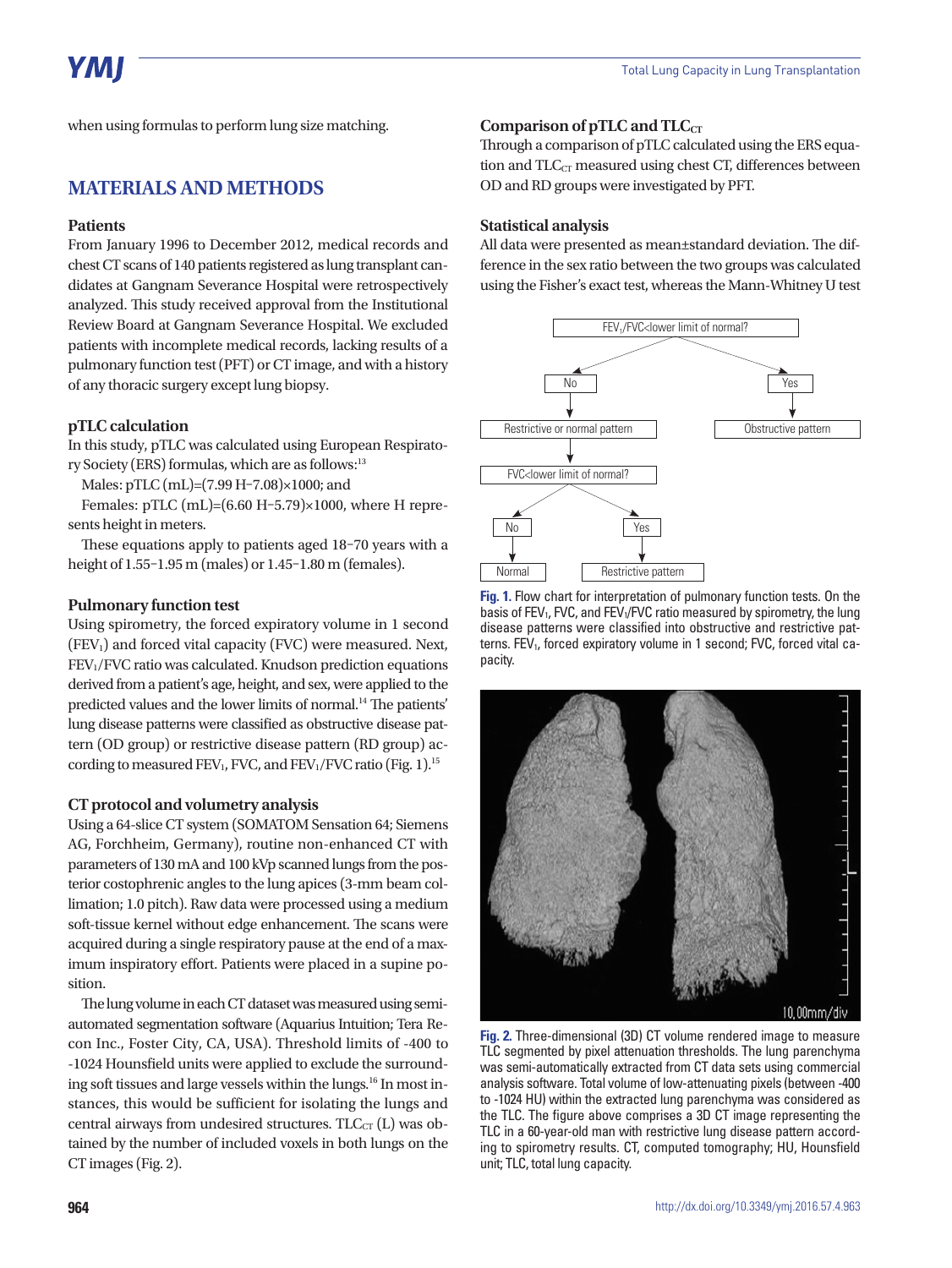was used to measure the other variables. All *p*-values<0.050 were considered statistically significant. All statistical analyses were performed using SPSS software, version 20.0 (IBM, Somers, NY, USA).

## **RESULTS**

Among the 140 candidate patients, only 104 satisfied the study criteria. There were 35 patients (38%) in the OD group and 57 patients (62%) in the RD group. Twelve patients with mixed pattern of OD and RD were excluded in analysis. There was no significant difference in sex ratios (*p*=0.197). Age was significantly lower in the OD group than in the RD group  $(p<0.0001)$ . While height did not differ between the groups ( $p=0.524$ ), body weight was lower in the OD group than in the RD group (*p*= 0.035) (Table 1).

**Table 1.** Clinical Characteristics of 92 Candidates for Lung Transplantation

|             | <b>OD</b> group | <b>RD</b> group | <i>p</i> value |
|-------------|-----------------|-----------------|----------------|
| Number      | 35 (38%)        | 57 (62%)        |                |
| Gender      |                 |                 | 0.197          |
| Male        | 14              | 32              |                |
| Female      | 21              | 25              |                |
| Age (yrs)   | $42.4 + 13.7$   | $53.4 + 9.4$    | < 0.0001       |
| Height (cm) | $164.3 + 8.6$   | $163.2 + 8.4$   | 0.524          |
| Weight (kg) | $51.3 \pm 13.0$ | $57.3 \pm 13.5$ | 0.035          |

OD, obstructive disease; RD, restrictive disease.

#### **Table 2.** Comparison of TLC between the OD and RD Groups

|                  | <b>OD</b> group | <b>RD</b> group | <i>p</i> value |
|------------------|-----------------|-----------------|----------------|
| pTLC (liter)     | $5.50 + 1.07$   | $5.57 + 1.03$   | በ 749          |
| $TLCCT$ (liter)  | $4.27 \pm 1.38$ | $3.17 \pm 1.15$ | < 0.0001       |
| ∆TLC (liter)     | $1.13 \pm 1.19$ | $2.02 + 1.07$   | 0.001          |
| $TLCCT/pTLC$ (%) | 77 Q            | 571             |                |

OD, obstructive disease; RD, restrictive disease; pTLC, predicted total lung capacity; TLC<sub>CT</sub>, TLC estimated using chest computed tomography; ΔTLC, difference value between pTLC and TLC<sub>CT</sub>.

Regarding diseases in each group, bronchiectasis was the most common, followed by lymphangioleiomyomatosis and chronic obstructive pulmonary disease (COPD), in the OD group, whereas idiopathic pulmonary fibrosis (IPF) was most common in the RD group (Fig. 3).

The values of pTLC were 5.50±1.07 L and 5.57±1.03 L in the OD and RD groups respectively, which were not significantly different ( $p=0.749$ ). However, the TLC<sub>CT</sub> of the OD group (4.27±1.38 L) was significantly larger than that for the RD group (3.17±1.15 L) (*p*<0.0001).

In comparison of pTLC and  $TLC_{CT}$ , the values of pTLC were significantly larger than  $TLC_{CT}$  regardless of groups ( $p<0001$ ). Also, the difference values ( $\triangle TLC$ ) between pTLC and  $TLC_{CT}$ were 2.02±1.07 L in the RD group and 1.13±1.19 L in the OD group, respectively, a statistically significant difference  $(p=0.001)$ . The ratios of  $TLC_{CT}$  to pTLC were 77.0% in the OD group and 57.1% in the RD group (Table 2).

## **DISCUSSION**

Size mismatch between a donor lung allograft and a recipient thoracic cavity in LTx can cause many complications, including poor lung function and decreased long-term survival.<sup>3,17,18</sup> Therefore, proper lung size matching has clinical significance in LTx.19,20 When a donor lung is far smaller than the recipient's thoracic cavity, the risks of prolonged tube drainage or empyema increase. Also, lung compliance decreases when a graft hyper-expands to fill the thoracic cavity. Conversely, when a donor lung is much larger than a recipient's thoracic cavity, atelectasis or distortion of the airway anatomy prohibits sputum expectoration and causes recurrent infection. Even in severe cases, hemodynamic compromise can occur.<sup>21</sup>

Calculations of pTLC for donors and recipients with formulas are widely used in current lung size matching procedures for LTx, and such formulas are derived from sex, height, and age data of healthy individuals.<sup>1,13,22</sup> However, because thoracic cavity volume can vary according to a patient's lung disease pat $tern<sub>1</sub><sup>23</sup>$  the use of these formulas in lung size matching for LTx



**Fig. 3.** Disease distribution according to pulmonary disease pattern. (A) Obstructive disease pattern. (B) Restrictive disease pattern. ARDS, acute respiratory distress syndrome; COPD, chronic obstructive pulmonary disease; IPF, idiopathic pulmonary fibrosis; LAM, lymphangioleiomyomatosis.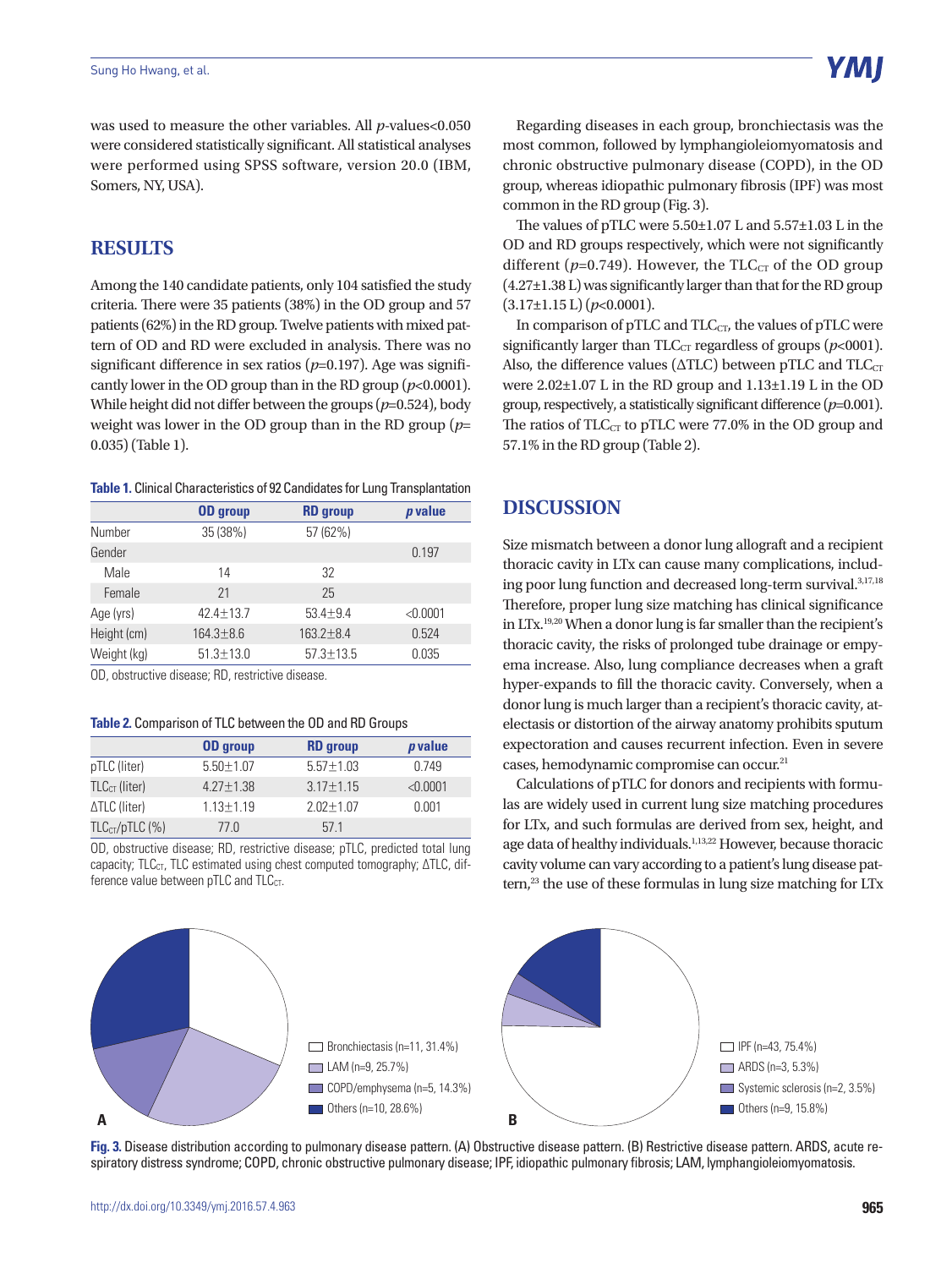## **YMI**

has several problems: for example, in patients with obstructive lung diseases, such as COPD or emphysema, the thoracic cavity size increases, compared with the normal thoracic cavity size, by diaphragmatic flattening and widening of the rib spaces,<sup>24</sup> whereas in patients with restrictive lung disease, such as IPF, thoracic cavity size decreases due to chest wall shrinkage and contraction of the intercostal spaces.12 However, studies on degrees of size mismatch by lung diseases patterns are rare. Moreover, there is no clear evidence to demonstrate that lung disease pattern should be considered in lung size matching prior to LTx.

In evaluation of LTx candidates, most patients undergo a chest CT, by which the thoracic cavity volume can be measured,<sup>24</sup> and recently three-dimensional CT volumetry has been utilized for size matching in living donor LTx.25,26 In this study, lung diseases of LTx candidates were classified as either an obstructive or restrictive disease pattern according to the results of PFT. By comparing  $TLC_{CT}$  measured using chest CT and pTLC calculated using the ERS equation, we intended to investigate differences between TLC<sub>CT</sub> and pTLC in LTx candidates and to determine whether we should consider lung disease patterns in size matching. Our results revealed no difference between the two groups in pTLC, whereas  $TLC<sub>CT</sub>$  was significantly larger in the OD group than in the RD group. These results suggest that actual lung volume may differ according to lung disease pattern and it is inappropriate to perform lung size matching with equations derived from data for healthy populations. Accordingly, we should consider the effect of lung disease when matching donor and recipient lung sizes.

The difference value between pTLC and  $TLC<sub>CT</sub>$  was statistically greater in the RD group than the OD group, and the ratio of TLC<sub>CT</sub> to pTLC was 77% in the OD group and 57% in the RD group. That is, irrespective of lung disease patterns, pTLC was larger than  $TLC<sub>CT</sub>$ . This finding might be attributed to differences among races, because we used the ERS equation for European in this study. Hence, when equations are applied to lung size matching, racial differences should be considered.

This study has several limitations. First, it is questionable whether the  $TLC_{CT}$  could be substituted for the patient's actual TLC. As TLC measured by PFT represents the functional aspect and  $TLC<sub>CT</sub>$  provides the anatomical lung volume, a difference could exist between the two values. However, Cooper, et al.27 demonstrated that TLC values measured using the helium dilution technique and those measured by chest CT were quite similar (r=0.973).<sup>28</sup> Secondly, TLC<sub>CT</sub> can change during respiration. In LTx candidates with end-stage lung disease, breathholding is difficult; hence, error in measuring  $TLC_{CT}$  could be exaggerated, compared with that in healthy people. However, since current CT equipment involves a single scan that is completed in a few seconds, patients with lung disease do not experience great difficulty.

In conclusion, regardless of lung disease pattern,  $TLC<sub>CT</sub>$  was smaller than pTLC calculated using a formula, and the differ-

ence was more remarkable in patients with the restrictive lung disease. Therefore, when an equation is used for donor-recipient lung size matching, the difference between  $TLC<sub>CT</sub>$  and p $TLC$ and lung disease pattern of LTx candidates should be considered. Additionally, chest CT might be a more accurate tool for measuring TLC than an equation in lung size matching for LTx.

### **REFERENCES**

- 1. Ouwens JP, van der Mark TW, van der Bij W, Geertsma A, de Boer WJ, Koëter GH. Size matching in lung transplantation using predicted total lung capacity. Eur Respir J 2002;20:1419-22.
- 2. Eberlein M, Arnaoutakis GJ, Yarmus L, Feller-Kopman D, Dezube R, Chahla MF, et al. The effect of lung size mismatch on complications and resource utilization after bilateral lung transplantation. J Heart Lung Transplant 2012;31:492-500.
- 3. Eberlein M, Reed RM, Permutt S, Chahla MF, Bolukbas S, Nathan SD, et al. Parameters of donor-recipient size mismatch and survival after bilateral lung transplantation. J Heart Lung Transplant 2012;31:1207-13.e7.
- 4. Mason DP, Batizy LH, Wu J, Nowicki ER, Murthy SC, McNeill AM, et al. Matching donor to recipient in lung transplantation: how much does size matter? J Thorac Cardiovasc Surg 2009;137:1234- 40.e1.
- 5. Massard G, Badier M, Guillot C, Reynaud M, Thomas P, Giudicelli R, et al. Lung size matching for double lung transplantation based on the submammary thoracic perimeter. Accuracy and functional results. The Joint Marseille-Montreal Lung Transplant Program. J Thorac Cardiovasc Surg 1993;105:9-14.
- 6. Harjula A, Baldwin JC, Starnes VA, Stinson EB, Oyer PE, Jamieson SW, et al. Proper donor selection for heart-lung transplantation. The Stanford experience. J Thorac Cardiovasc Surg 1987;94:874- 80.
- 7. Griffith BP, Hardesty RL, Trento A, Paradis IL, Duquesnoy RJ, Zeevi A, et al. Heart-lung transplantation: lessons learned and future hopes. Ann Thorac Surg 1987;43:6-16.
- 8. Goldman HI, Becklake MR. Respiratory function tests; normal values at median altitudes and the prediction of normal results. Am Rev Tuberc 1959;79:457-67.
- 9. Roberts CM, MacRae KD, Winning AJ, Adams L, Seed WA. Reference values and prediction equations for normal lung function in a non-smoking white urban population. Thorax 1991;46:643-50.
- 10. Crapo RO, Morris AH, Clayton PD, Nixon CR. Lung volumes in healthy nonsmoking adults. Bull Eur Physiopathol Respir 1982;18: 419-25.
- 11. Harik-Khan RI, Fleg JL, Muller DC, Wise RA. The effect of anthropometric and socioeconomic factors on the racial difference in lung function. Am J Respir Crit Care Med 2001;164:1647-54.
- 12. Bellemare JF, Cordeau MP, Leblanc P, Bellemare F. Thoracic dimensions at maximum lung inflation in normal subjects and in patients with obstructive and restrictive lung diseases. Chest 2001; 119:376-86.
- 13. Stocks J, Quanjer PH. Reference values for residual volume, functional residual capacity and total lung capacity. ATS Workshop on Lung Volume Measurements. Official Statement of The European Respiratory Society. Eur Respir J 1995;8:492-506.
- 14. Knudson RJ, Slatin RC, Lebowitz MD, Burrows B. The maximal expiratory flow-volume curve. Normal standards, variability, and effects of age. Am Rev Respir Dis 1976;113:587-600.
- 15. Al-Ashkar F, Mehra R, Mazzone PJ. Interpreting pulmonary function tests: recognize the pattern, and the diagnosis will follow.